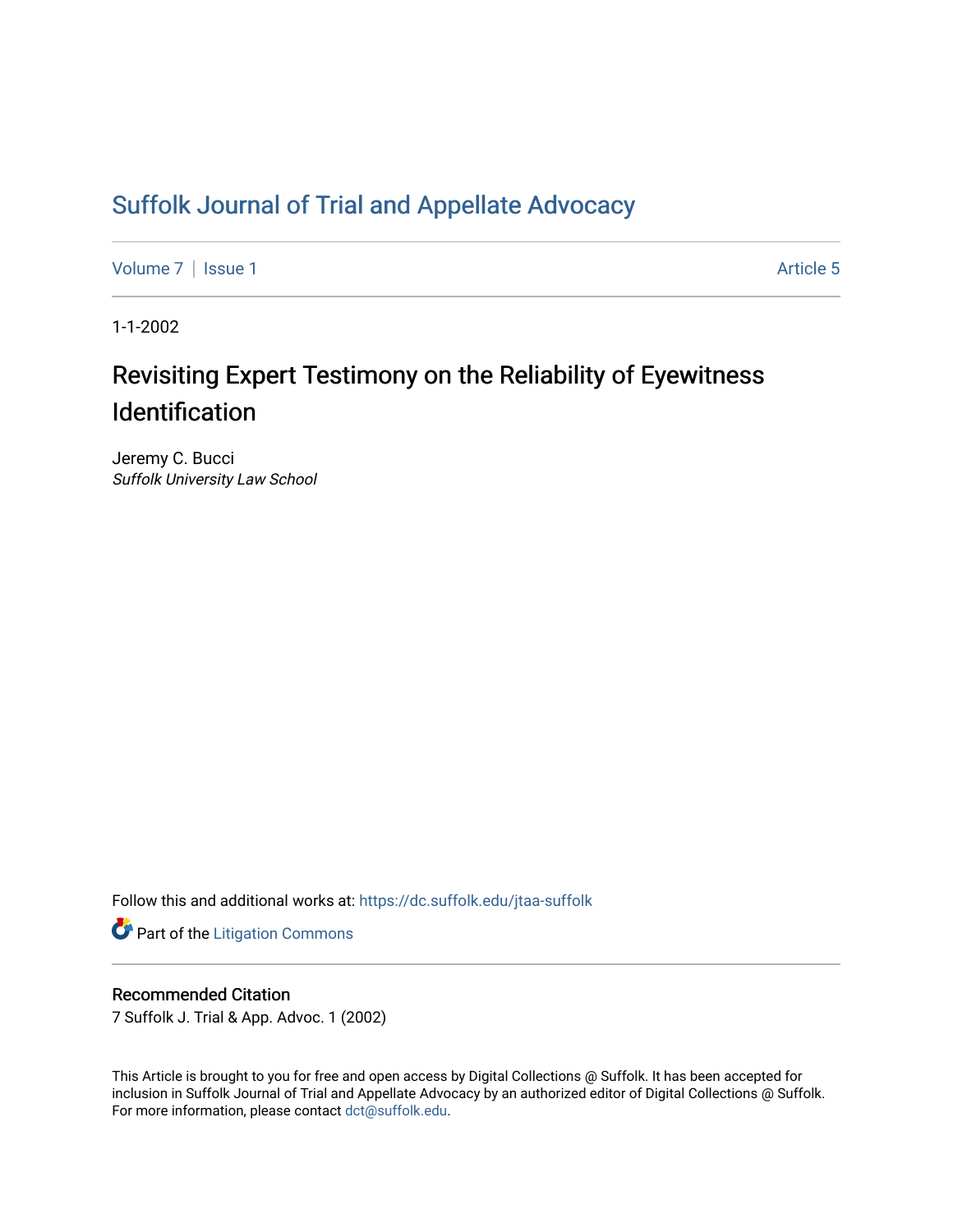# **REVISITING EXPERT TESTIMONY ON THE RELIABILITY OF EYEWITNESS IDENTIFICATION:**

### *A CALL FOR A DETERMINATION OF WHETHER IT OFFERS COMMON KNOWLEDGE*

# *Jeremy C. Bucci'*

The vast majority of cases dealing with expert testimony on the reliability of eyewitness identification have excluded such testimony largely because it does not offer assistance to the trier of fact in acquiring relevant knowledge that is outside the scope of common knowledge. $2$  This

 $\pmb{\mathsf{l}}$ Jeremy **C.** Bucci is an Assistant District Attorney of the Suffolk County District Attorney's Office. This article represents the opinion and legal conclusions of its author and not necessarily those of the Suffolk County District Attorney's Office. Thanks to John P. Zanini, Joseph Ditkoff, and Amanda Lovell for their contributions to this piece.

<sup>2</sup>United States v. Smith, 122 **F.3d 1355, 1359 (11th** Cir. **1997)** (holding *inter alia* expert testimony on reliability of eyewitness identification would not assist jury); United States v. Daniels, 64 **F.3d 311, 315** (7th Cir. **1995)** (upholding denial of funds for expert eyewitness testimony because evidence does not aid jury) (citing United States v. Larkin, **978 F.2d** 964, **971** (7th Cir. **1992)** (holding potential hazards of eyewitness identification generally understood **by** juries); United States v. Hudson, **884 F.2d 1016,** 1024 (7th Cir. **1989)** (holding difficulties of eyewitness identification understood by juries)); United States v. Harris, **995 F.2d 532,** 534 (4th Cir. **1993)** (upholding exclusion of expert eyewitness testimony as within common knowledge of jurors); United States v. Serna, **799 F.2d** 842, **850 (2d** Cir. **1986)** (holding expert testimony on eyewitness identification properly excluded where testimony coincided with common sense); United States v. Thevis, **665 F.2d 616,** 641 (5th Cir. Unit B **1982)** (holding jury can employ common-sense evaluation of reliability of eyewitness testimony without an expert); United States v. Fosher, **590 F.2d 381, 383-84** (1st Cir. **1979)** (stating expert testimony on eyewitness identification would not assist jury); United States v. Brown, 540 **F.2d** 1048, **1053-54** (10th Cir. **1976)** (upholding trial court's exclusion of expert testimony on reliability of eyewitness identification); United States v. Brown, **501 F.2d** 146, **150-51** (9th Cir. 1974) (upholding trial court's exclusion of expert testimony on reliability of eyewitness identification), *rev'd on other grounds sub nonL* United States v. Nobles, 422 **U.S. 225 (1975);** United States v. Amaral, **488 F.2d** 1148, **1152** (9th Cir. **1973)** (upholding trial court's exclusion of expert testimony on reliability of eyewitness identification); United States v. Collins, **395** F. Supp. **629, 637** (M.D. Pa.), *aff'd,* **523 F.2d 1051** (3rd Cir. **1975)** (stating proffered testimony would not materially assist jury); Criglow v. State, **36** S.W.2d 400, 401 (Ark. **1931)** (ruling exclusion of expert testimony proper where jury capable of forming conclusion from evidence); People v. Lawson, **551 P.2d 206, 209** (Cal. **1976)** (holding expert testimony within scope of jury's common knowledge); State v. Kemp, **507 A.2d 1387** (Conn. **1986)** (holding expert testimony within ken of jury); Dyas v. United States, **376 A.2d 827, 832 (D.C. 1976)**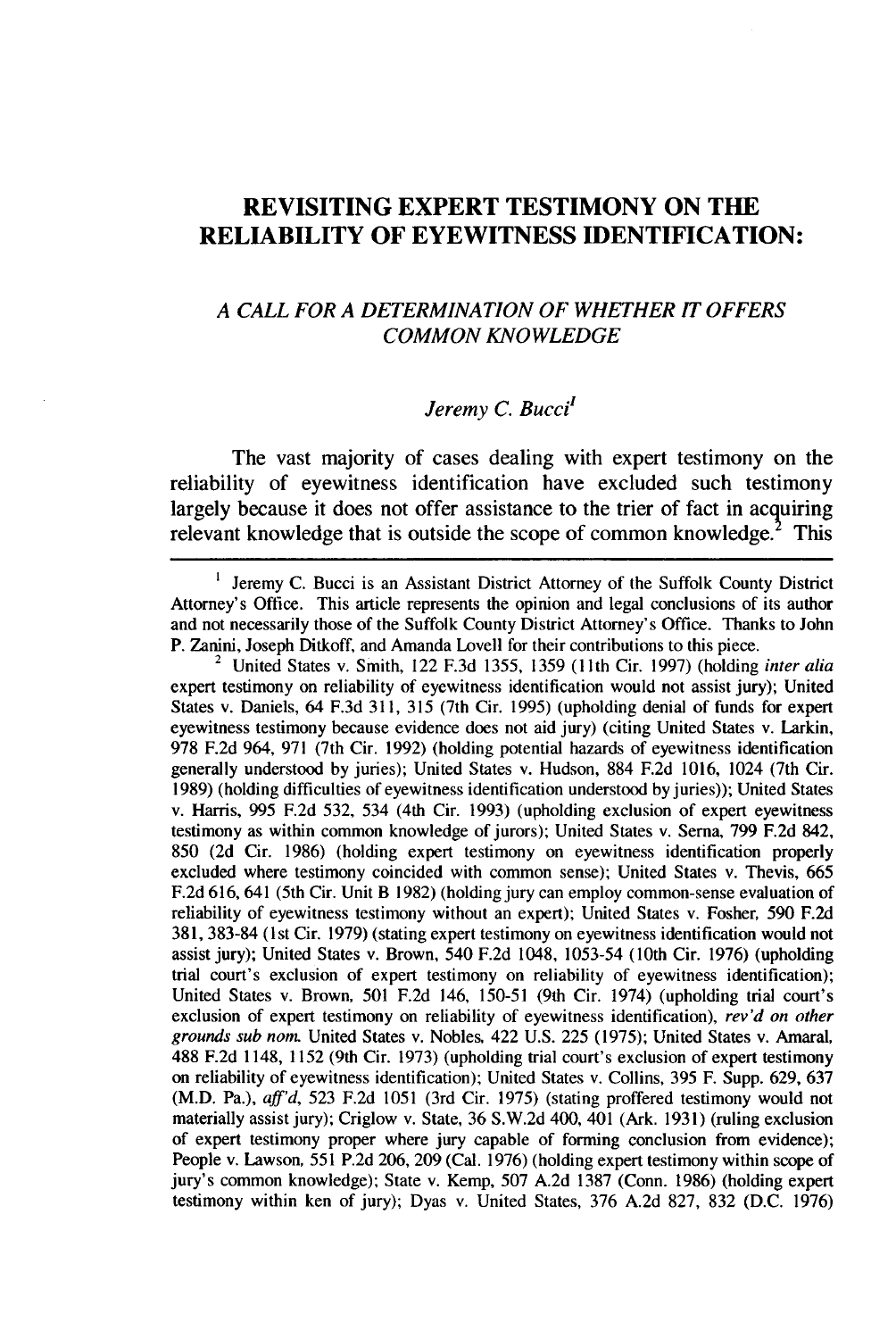article argues that trial courts should be proscribed from admitting expert testimony on a subject matter that has previously been adjudicated a matter of common knowledge. $3$ 

In Massachusetts, trial judges continue to have discretion to admit or exclude expert testimony on the reliability of eyewitness identifications.4 Other jurisdictions exclude expert testimony on the reliability of eyewitness identifications per se.<sup>5</sup> There are also a few

(holding expert testimony would not assist jury); Nelson v. State, 362 So.2d 1017, 1021 (Fla. 1978) (holding factors impacting reliability of eyewitness identification matter of common knowledge); State v. Hoisington, 657 P.2d 17, 29 (Idaho 1983) (same); People v. Enis, 564 N.E.2d 1155 **(Ill.** 1990) (ruling no abuse of discretion in excluding eyewitness expert testimony); State v. Gaines, 926 P.2d 641, 649 (Kan. 1996) (stating expert testimony on reliability of eyewitness identification not admissible); State v. Warren, 635 P.2d 1236, 1241-42 (Kan. 1981) (excluding expert testimony because subject within ken of ordinary jury); State v. Stucke, 419 So. 2d 939, 945 (La. 1982) (holding proffered expert testimony would not assist jury); State v. Rich, 549 A.2d 742, 743 (Me. 1988) (excluding expert testimony because testimony not beyond common knowledge of ordinary juror); State v. Fernald, 397 A.2d 194, 197 (Me. 1979) (excluding expert because jury capable of making intelligent assessment of reliability); Commonwealth v. Kent K., 427 Mass. 754, 762 (1998) (determining proffered expert eyewitness testimony concerned elementary topic); Commonwealth v. Ashley, 427 Mass. 620, 624 (1998) (holding expert's opinions concerned matters average juror familiar with); Commonwealth v. Santoli, 424 Mass. 837, 841 (1997) (ruling expert eyewitness testimony within general realm of jurors' knowledge); Commonwealth v. Walker, 421 Mass. 90, 96 (1995) (concluding cross-racial identifications was not a topic that required expert testimony); Commonwealth v. Francis, 390 Mass. 89, 101 (1983) (holding juries generally understand and able to apply variables effecting eyewitnesses to concrete circumstances): Commonwealth v. Middleton, 6 Mass. App. Ct. 902 (1978) (holding trial judge properly excluded expert eyewitness testimony because not outside common knowledge) (rescript); State v. Miles, 585 N.W.2d 368, 371 (1998) (excluding expert testimony because jury knowledgeable of factors effecting eyewitness identification); State v. Helterbridle, 301 N.W.2d 545, 547 (Minn. 1980) (stating expert testimony must assist jury); People v. Kelley, 631 N.Y.S.2d 926, 927 (N.Y, App. Div. 1995) (holding subject of reliability of eyewitness identification does not pertain to matters outside common knowledge); Commonwealth v. Simmons, 662 A.2d 621 (Pa. 1995) (holding ordinary jurors can assess credibility of eyewitnesses without expert testimony); State v. Martinez, 774 A.2d 15, 19 (R.I. 2001) (upholding denial of funds for eyewitness expert because would not assist jury); State v. Porraro, 404 A.2d 465, 471 (R.I. 1979) (holding no abuse of discretion excluding expert testimony as subject not beyond ken of jury); State v. Onorato, 453 A.2d 393, 395-96 (Vt. 1982) (holding expert testimony not admissible where circumstances surrounding identification were within common experience of jurors); State v. Blair, 473 N.W.2d 566, 571 (Wis. 1991) (affirming trial court's decision to exclude expert testimony because not outside common knowledge of jurors).

<sup>3</sup> But see Canavan's Case, 432 Mass. 304, 311 (2000) (discussing shortcomings of de novo review of scientific testimony).

*4 Santoli,* 424 Mass. at 838 (holding admissibility of expert testimony on eyewitnesses within trial judge's discretion not matter of right); *Francis,* 390 Mass. at 98- 101 (holding expert testimony on eyewitnesses discretionary); Commonwealth v. Hyatt, 419 Mass. 815, 818 (1995) (holding admissibility of expert testimony on eyewitnesses within trial judge's discretion); *Walker,* 421 Mass. at 96 (holding expert testimony on eyewitnesses not matter of right but discretion of trial judge).

<sup>5</sup> See, e.g., United States v. Holloway, 971 F.2d 675 (11th Cir. 1992) (holding expert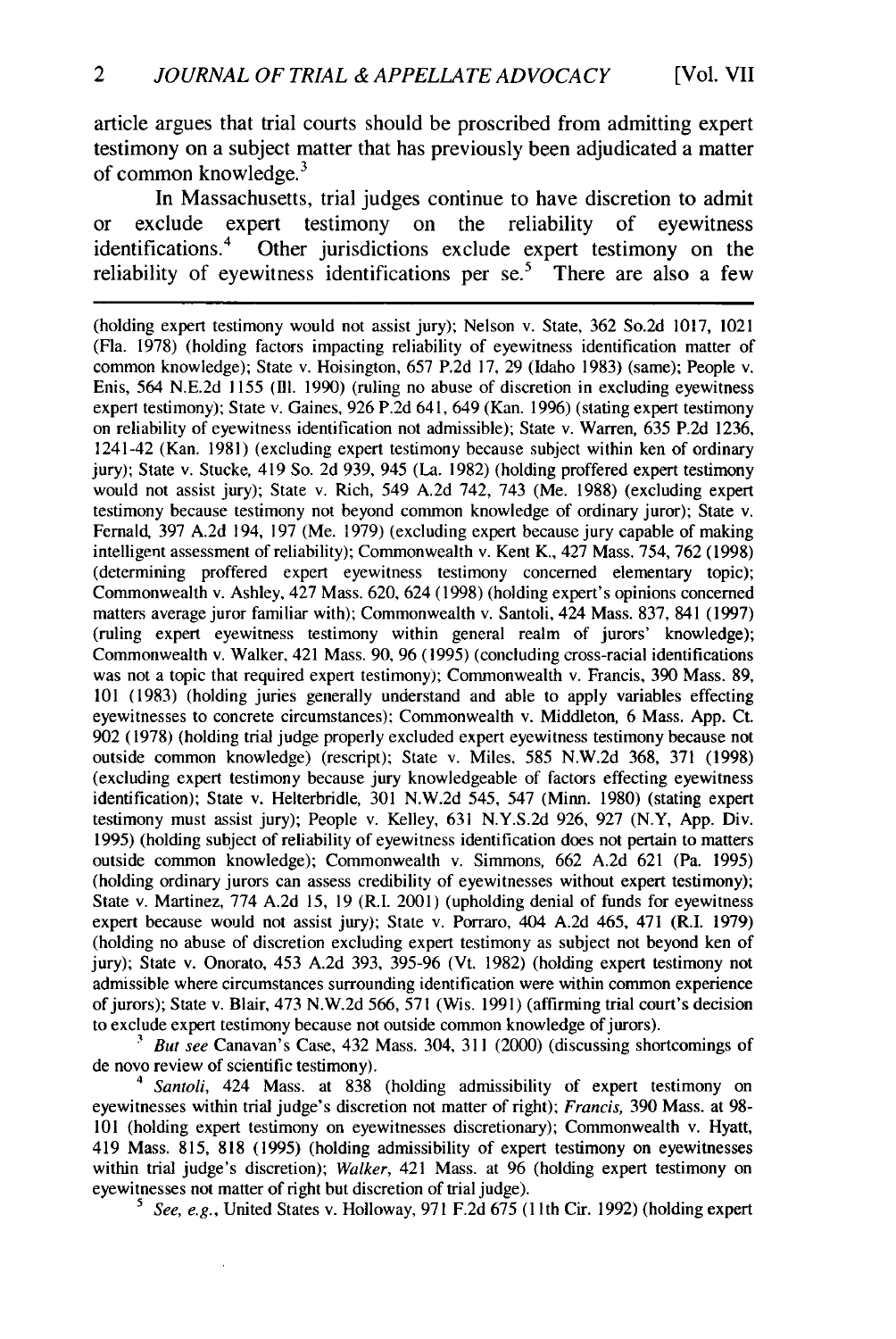jurisdictions where appellate courts have ruled that trial courts abused their discretion by excluding such testimony.<sup>6</sup> In Massachusetts, this discretionary power persists despite court rulings that this evidence is within the scope of common knowledge of the average person.<sup>7</sup>

#### I. COMMON KNOWLEDGE IN **COURT**

There is a wide variety of information that Massachusetts courts have termed "common knowledge."<sup>8</sup> For the purposes of this paper, common knowledge is defined as the collective body of information that can, at any given time, be expected of any competent juror. **9**

As would be expected, some of the information that is now considered common knowledge would not have been considered common

**<sup>7</sup>***Kent,* 427 Mass. at 762 (reiterating judge's discretion to exclude expert testimony on reliability of eyewitness identification); *Ashley,* 427 Mass. at 624 (finding no abuse of discretion where judge excluded expert testimony); *Santoli,* 424 Mass. at 844 (holding judge acted within discretion where expert testimony excluded); *Walker,* 421 Mass. at 96 (finding no abuse of discretion where judge excluded expert testimony on eyewitness identification); *Francis,* 390 Mass. at 101 (holding judge could properly exclude expert testimony on eyewitness identification); *Middleton,* 6 Mass. App. Ct. at 902 (discerning no abuse of discretion where judge excluded expert eyewitness testimony).

**<sup>8</sup>***See* Commonwealth v. Milo M., 433 Mass. 149. 156-57 (2001) (holding highly publicized school shootings matter of common knowledge); Town of Plymouth v. Civil Service Comm'n, 426 Mass. 1, 5 (1997) (holding tobacco smoking identified as contributing risk factor for hypertension and heart disease common knowledge); Commonwealth v. Stowell, 389 Mass. 171, 175 (1983) (taking judicial notice that adultery generally destructive to marital relationship); Commonwealth v. Kingsbury, 378 Mass. 751, 754 (1979) (allowing jurors to use general knowledge to infer whether crime occurred after dark); Commonwealth v. Fitzgerald, 376 Mass. 402 (1978) (recognizing atmosphere of fear exists in particular housing projects); Commonwealth v. McColl, 375 Mass. 316 (1978) (allowing jury to use common knowledge that not all criminals insane); Commonwealth v. 707 Main Corp., 371 Mass. 374, 384 (1976) (holding views of average people appropriate norm for deciding whether matter "appeals to prurient interest").

BLACK'S LAW DICTIONARY 275, 276 (6th ed. 1998). Common knowledge has been defined as: (1) "Information widely shared by substantial number of people," (2) "It is knowledge that every intelligent person has, and includes matters of learning, experience, history, and facts of which judicial notice may be taken." *Id. Kingsbury,* 378 Mass. at 754- 55. "[Tlhe right of a court to take judicial notice of subjects of common knowledge is substantially the same as the right of jurors to rely on their common knowledge." *Id.*

 $\overline{\mathbf{3}}$ 

testimony on eyewitness identification per se inadmissible).

<sup>6</sup> *See* State v. Chapple, 660 P.2d 1208, 1220-24 (Ariz. 1983) (holding trial court erred in excluding expert eyewitness evidence where testimony would have benefited jury); People v. McDonald, 690 P.2d 709, 711 (Cal. 1984) (holding on proper showing expert eyewitness testimony admissible). *See also* United States v. Hines, No. 97-CR-10336-NG (D. Mass. June 10, 1999) (allowing expert testimony on eyewitness identification). In *Hines* a United States District Court judge in Massachusetts allowed expert testimony on the reliability of eyewitness identification over the objection of the government, stating that, "[clommon sense inferences [about the reliability of eyewitness testimony] may well be way off the mark." *Id.*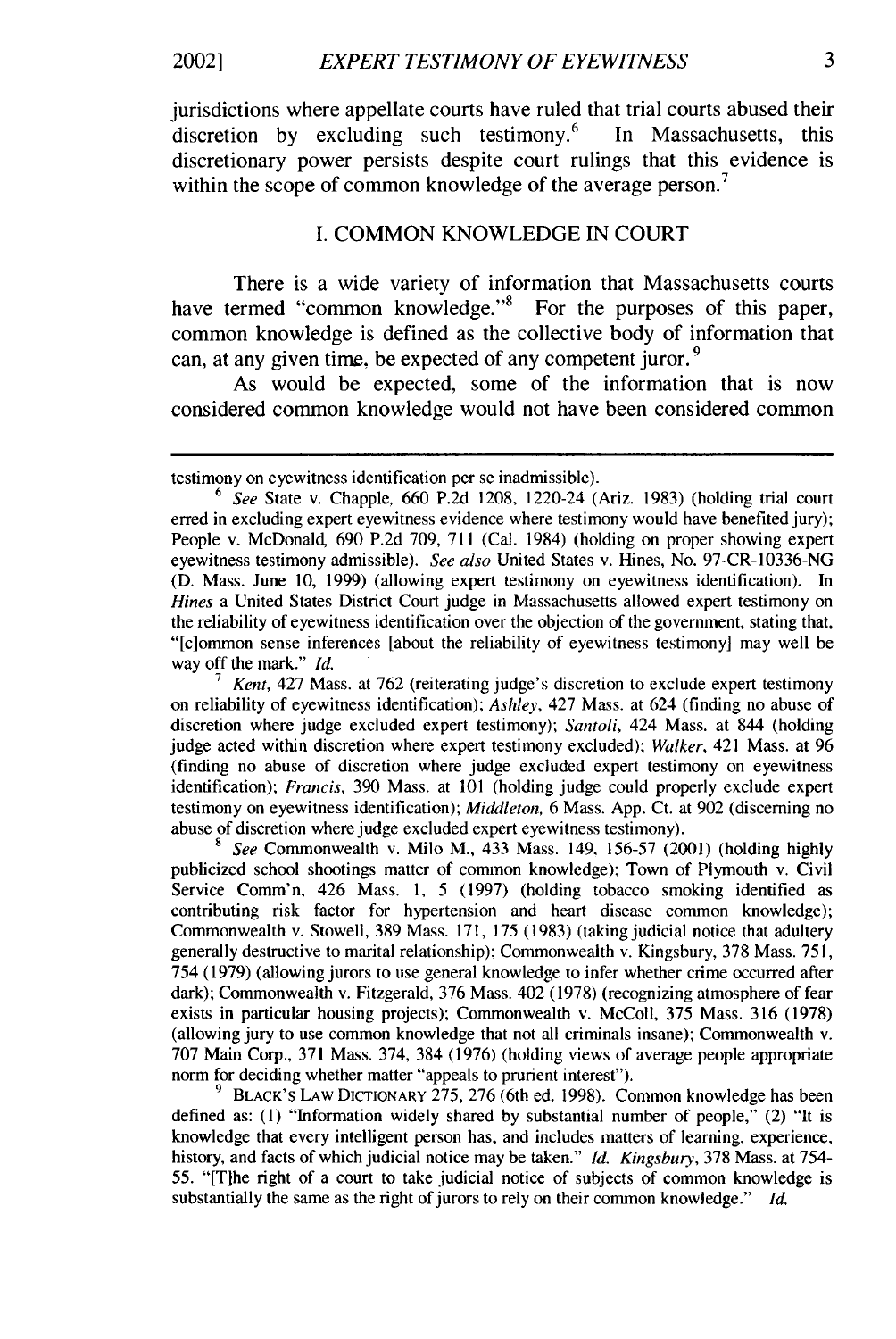knowledge in generations past.<sup>10</sup> There is also knowledge that was once a matter of common knowledge but can no longer fairly be considered as such.<sup>11</sup> Indeed, Massachusetts courts have recognized the fluid nature of common knowledge. **12**

In both federal and state courts, expert testimony is admissible only when it is both relevant to the facts at issue in the case and offers information beyond the scope of common knowledge. **1 <sup>3</sup>**The United States

**11** Victor v. Nebraska, 511 U.S. 1, 13-14 (1994) "Moral certainty" standing alone might no longer be recognized by jurors to mean proof beyond a reasonable doubt: "[w]ords and phrases can change meaning over time...." *Id.* 

<sup>12</sup>*See, e.g., Francis,* 390 Mass. at 99.

The line between common experience and knowledge and matters known only to experts varies with time and circumstances. At any one time, the transition from one type of knowledge to the other is often gradual and cannot be defined precisely. Indeed, there are matters generally within the common experience of lay people that have specialized aspects known only to experts.

*Id. See also* LIACOS, HANDBOOK OF **MASSACHUSETTS** EVIDENCE (Seventh Ed.), § 2.8.2 at 35.

It should be noted that questions involving scientific or technological facts are constantly moving from the realm of the unknown or debatable to the realm of the accepted and established, but in some instances the reverse occurs. What facts of generalized knowledge are judicially noticeable thus depends on the state of knowledge more than it does on questions of stare decisis or precedent.

Id.

*<sup>13</sup>See generally* Kuhmo Tire Co. v. Carmichael, 526 U.S. 137, 147 (1999) (holding *Daubert's* requirements apply to all expert testimony); Daubert v. Merrell Dow Pharmaceuticals, 509 U.S. 579, 593 (1993) (holding expert testimony must assist trier of fact); *Amaral,* 488 F.2d at 1152 (admitting expert testimony depends on whether jury will receive "appreciable help" from testimony) (citing 7 WIGMORE, **EVIDENCE** § 1923 (3d ed. 1940)); *Canavan's Case,* 432 Mass. at 316 (holding *Lanigan's* requirements apply to all experts and medical causation outside knowledge of ordinary layman); Commonwealth v. Lanigan, 419 Mass. 15, 25 (1994) (holding evidence must assist trier of fact). *See also* Jason G. Duncan, *A Pig's Breakfast: Judicial Gatekeeping for Scientific and Specialized Expert Testimony,* 6 **SUFFOLK J.** TRIAL & APp. ADVoC. 21 (2001) (offering broad overview of standard used in admitting expert testimony). Incidentally, the Supreme Judicial Court has called into question the reliability of the methods used by "experts" in the field of eyewitness analysis, suggesting that these techniques may be in the same company as hypnotically enhanced testimony and polygraph evidence. *Francis,* 390 Mass. at 101. "We have been particularly concerned that juries not be distracted in their fact-finding function by extraneous information having an aura of scientific credibility." *Id.,* citing Commonwealth v. Kater, 388 Mass. 519 (1983) (rejecting hypnotically enhanced "memory" evidence); Commonwealth v. Vitello, 376 Mass. 426 (1978) (rejecting polygraph evidence). *See also* People v. Johnson, 23 Cal. Rptr. 2d 703, 711 (Cal. Ct.

*<sup>1</sup>o See Plymouth v. Civil Service Comm'n,* 426 Mass. at 5 (holding tobacco smoking identified as contributing risk factor for hypertension and heart disease common knowledge). One of the best examples of scientific information becoming common knowledge is our current understanding of the effects of tobacco and its direct correlation with various cancers and increased risks of heart disease and hypertension. *Id.*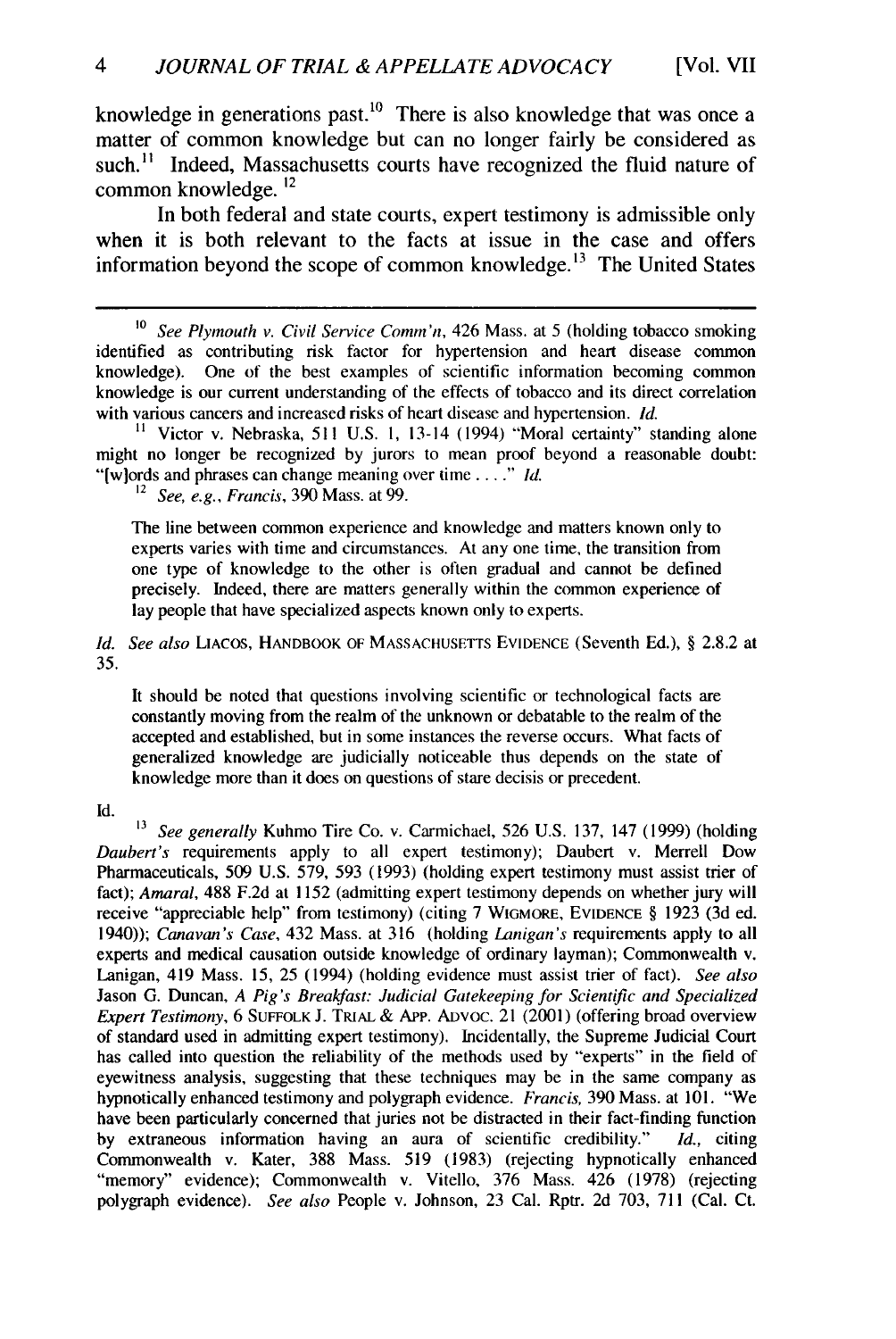#### *EXPERT TESTIMONY OF EYEWITNESS* 2002]

Supreme Court has held that expert testimony is excludable where: l) all the primary facts can be accurately and intelligibly described to the jury and 2) the jury is as capable of comprehending the facts and drawing correct conclusions as the witnesses who possess special training, experience, or observation of the topic under investigation.<sup>14</sup> Likewise, in Massachusetts, expert testimony is subject to exclusion where the topic is within the common knowledge or common experience of the jury. **' 5**

#### II. INTRODUCING CONSISTENCY INTO EXPERT TESTIMONY FOR FAIRNESS SAKE

Introducing a principle of consistency would demand that if the Supreme Judicial Court has determined that something is a matter of common knowledge, parties in all future cases involving the same issues would be precluded from offering expert testimony to prove those same.<sup>16</sup> Absent reviewing the collective common knowledge of every jury, courts should make a determination about whether the factors influencing the reliability of eyewitness identifications are a matter of common knowledge for the average juror.<sup>17</sup> Additionally, a separate determination should be

App. 1993) (holding trial judge properly exercised discretion excluding expert testimony). In a decision upholding the exclusion of other expert evidence, the California Court of Appeals criticized expert evidence on the reliability of eyewitness identifications:

The expert witness is the only kind of witness who is permitted to reflect, opine, and pontificate, in language as conclusory as he may wish....Once we recognize the expert witness for what he is, an unusually privileged interloper, it becomes apparent why we must limit just how far the interloping may go. A witness cut loose from time-tested rules of evidence to engage in purely personal, idiosyncratic speculation offends legal tradition quite as much as the tradition of science. Unleashing such an expert in court is not just unfair, it is inimical to the pursuit of truth. The expert whose testimony is not firmly anchored in some broader body of objective learning is just another lawyer, masquerading as a pundit.

*Id.,* quoting Peter Huber, GALILEO'S REVENGE: JUNK SCIENCE IN **THE** COURTROOM (2d ed. 1993) at 204.

 $14$  Salem v. United States, 370 U.S. 31, 35 (1962) (holding expert testimony excludable where jury capable of drawing correct conclusions) (quoting, United States Smelting Co. v. Parry, 166 F. 407, 411, 415 (8th Cir. 1909) (holding expert testimony excludable where jury capable of drawing correct conclusions)).

*<sup>15</sup>Francis,* 390 Mass at 98.

**<sup>16</sup>***But see Canavan's Case,* 432 Mass. at 311 (discussing shortcomings of de novo review of scientific testimony); LIACOS, HANDBOOK OF MASSACHUSETrs EvIDENCE (Seventh Ed.), § 2.8.2 at 35 *supra* at note 13.

<sup>17</sup> See Amaral, 488 F.2d at 1152-53 (holding judge must determine whether expert testimony within full understanding of average man). *Id.,* quoting Farris v. Interstate Circuit, 116 F.2d 409, 412 (5th Cir. 1941) (holding judge must determine whether expert testimony within full understanding of average man). *See also Rich,* 549 A.2d at 743 (excluding expert testimony not beyond common knowledge of ordinary juror); *Ashley,* 427

5.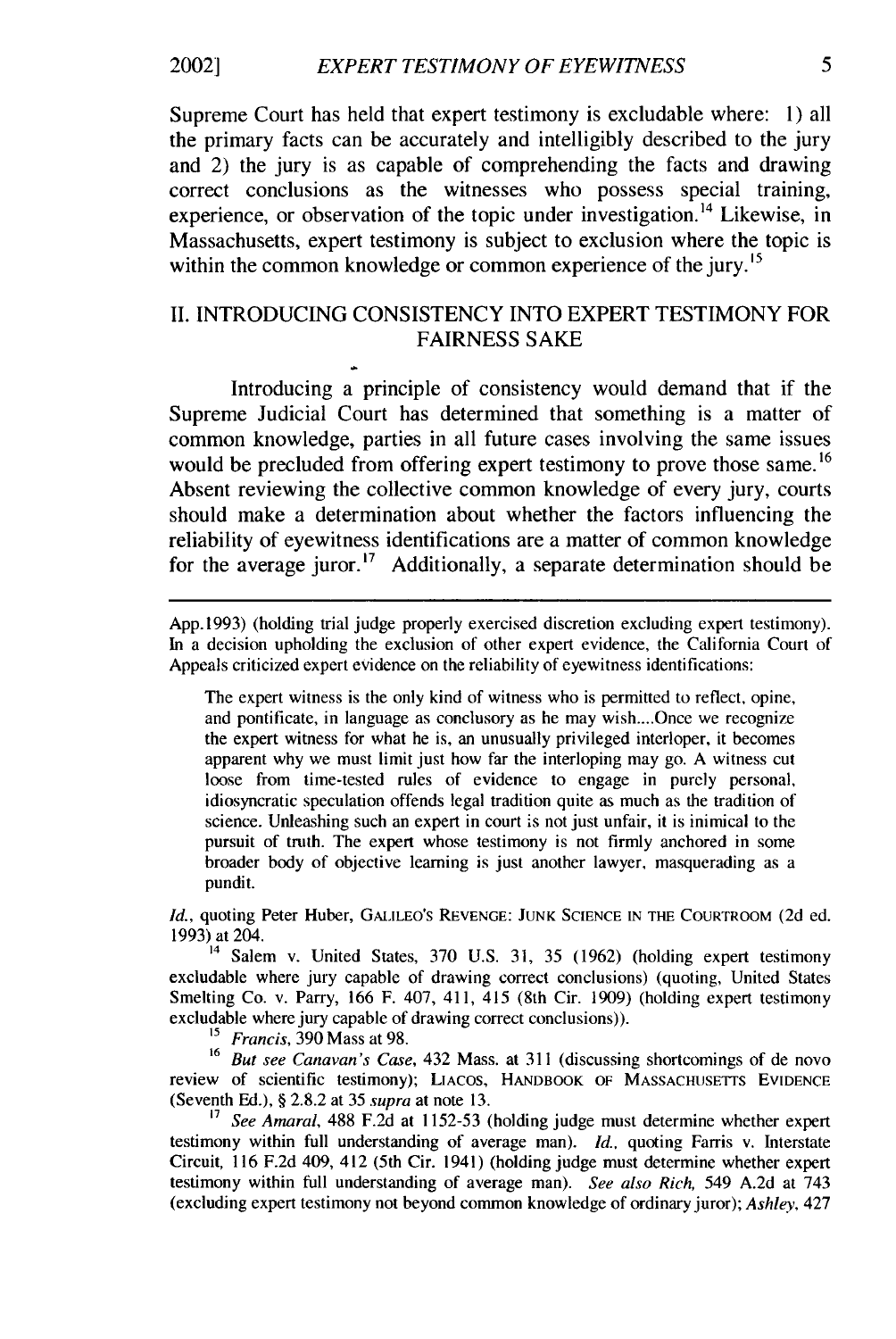made for bench trials where a judge is presented with expert testimony on the reliability of eyewitness identification because it is likely a foregone conclusion that judges are acutely aware of the issues surrounding eyewitness identification.<sup>18</sup> Once a determination is made about what is common knowledge for the average juror concerning eyewitness identifications, that determination should remain static and subject to change only where it can be shown that such information is no longer within the average juror's common knowledge.<sup>19</sup>

#### III. CONCLUSION

The problem with the system as it currently exists is each trial judge makes his/her own determination about what is and is not common knowledge. $20$  Thus, under the current system, the answer to the question, "Is this information common knowledge?" depends entirely on which judge hears a case. Pragmatically, this paradigm fails to ensure litigants equal justice under the laws.

The possibilities with respect to what is or is not common knowledge about eyewitness testimony are finite and definitive: (1) the variables that can effect eyewitness identification are a matter of common knowledge for everyone; (2) the variables effecting eyewitness identification are well established but are not a matter of common knowledge for jurors; or (3) the variables effecting eyewitness identification are not scientifically established. No matter what determination is ultimately made regarding the state of knowledge concerning eyewitness identification, there is never a need for expert testimony on this topic.

If the variables that effect the reliability of eyewitness identification are a matter of common knowledge, then expert testimony would not offer appreciable assistance and the testimony should be inadmissible per se.<sup>21</sup> If the variables that can affect the reliability of eyewitness identification

Mass. at 624 (holding expert's opinions concerned common knowledge that average juror familiar with).

*<sup>18</sup> See* Commonwealth v. Jones, 362 Mass. 497, 502 (1972) (noting issues of reliability of eyewitnesses within common knowledge of judge)

<sup>19</sup>*See supra* at note 16.

<sup>20</sup>Robert **J.** Hallisey, *Experts on Eyewitness Testimony in Court*

<sup>-</sup> *A Short Historical Perspective,* 39 How. L.J. 237, 240 (1995). "Different judges can have different views on what is and is not common knowledge." *Id.*

See Commonwealth v. Avellar, 416 Mass. 409, 417 (1993) (holding appreciable assistance standard for admission of expert testimony); Commonwealth v. Fournier, 372 Mass. 346, 350 (1977) (holding expert testimony must offer appreciable assistance); Commonwealth v. Boyd, 367 Mass. 169, 182 (1975) (establishing expert testimony must offer appreciable assistance to trier of fact). *But see Canavan's Case,* 432 Mass. at 311 (discussing shortcomings of de novo review of scientific testimony).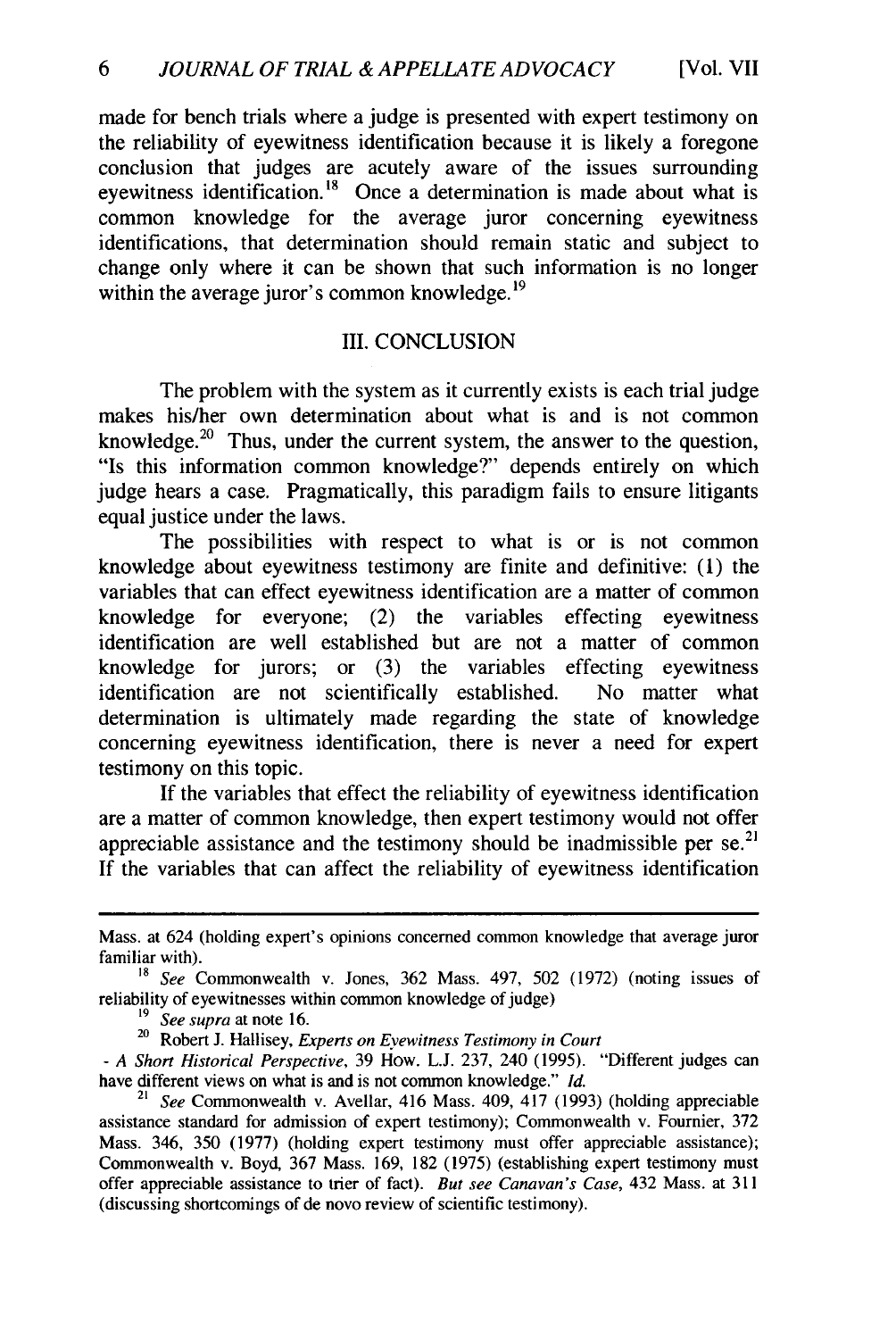### 2002] *EXPERT TESTIMONY OF EYEWITNESS 7*

are not common knowledge but are scientifically established, crossexamination, closing arguments, and a jury instruction can suffice.<sup>22</sup> If there are no cognizable principles regarding the reliability of eyewitness identification, then expert testimony on the subject should be excluded per se. 23

Judging from the case law, the reality is that the factors influencing eyewitness testimony are common knowledge. Indeed, courts have long  $acknowledged that$  evewitnesses make mistakes.<sup>24</sup> Most courts, however, have decided that the reliability of eyewitness identifications is a topic that jurors understand as a matter of common knowledge.<sup>25</sup> This debate, having intensified over the last three decades, has a somewhat simple solution.<sup>26</sup>

Even proponents of expert testimony on the topic agree that a carefully crafted jury instruction could help to remind juries of the factors involved in identification testimony.<sup>27</sup> Indeed, in Massachusetts, the Supreme Judicial Court has started down this road.<sup>28</sup> From a purely logical

**<sup>23</sup>***See Lanigan,* 419 Mass. at 25 (excluding expert testimony where it cannot offer relevant and reliable basis for conclusions).

<sup>24</sup> United States v. Wade, 388 U.S. 218, 228 (1967) "The vagaries of eyewitness identification are well-known; the annals of criminal law are rife with instances of mistaken identification." *Id. Francis,* 390 Mass. at 100. "One of the most troublesome problems in the administration of criminal justice is the possibility that eyewitness identification testimony is wrong ... " *Id.* 

<sup>25</sup>*See supra* note 2.

**<sup>26</sup>***See* Gary L. Wells and Elizabeth F. Loftus, *Eyewitness Testimony: Psychological Perspectives* (1985) (detailing spectrum of concerns surrounding eyewitness testimony from several authors). The debate has also occasionally received attention from the mainstream media. *See* Atul Gawande, *Under Suspicion,* NEW YORKER, Jan. 8, 2001, at 50 (discussing various aspects of eyewitness identification procedures with quotes from Gary Wells).

Jack B. Weinstein, Book Review, 81 COLUM. L. REV. 441, 454 (1981) (citing ELIZABETH LOFrUS, EXPERT TESTIMONY **187** (1979)).

<sup>28</sup>*See Pressley,* 390 Mass. at 619-620 (holding fairness compels mistaken identification instruction in certain situations); *Rodriguez,* 378 Mass. at 310-311 (holding mistaken identification instruction should be given in certain cases). *See also Santoli,* 424 Mass. at 845 (1997) (recognizing that jury instruction may be better than expert testimony eventually). "[W]e recognize that a principle concerning eyewitness identifications may become so generally accepted that, rather than have expert testimony on the point, a standard jury instruction stating that principle would be appropriate." *Id* (citing *Hyatt,* 419 Mass. at 818-819 (noting jury instructions considered appropriate alternative to expert testimony).

*<sup>22</sup>Thevis,* 665 F.2d at 641. "[T]he problems of perception and memory can be adequately addressed in cross-examination." *Id. Santoli,* 424 Mass. at 845 (acknowledging jury instruction could serve to sufficiently educate jurors about principles effecting eyewitness identification); *Hyatt,* 419 Mass. at 818-19 (holding jury instruction could sufficiently educate jurors about eyewitness identification); Commonwealth v. Pressley, 390 Mass. 617, 619-620 (1983) (holding fairness compels mistaken identification instruction in certain situations); Commonwealth v. Rodriguez, 378 Mass. 296, 310-311 (1979) (holding mistaken identification instruction proper in certain situations).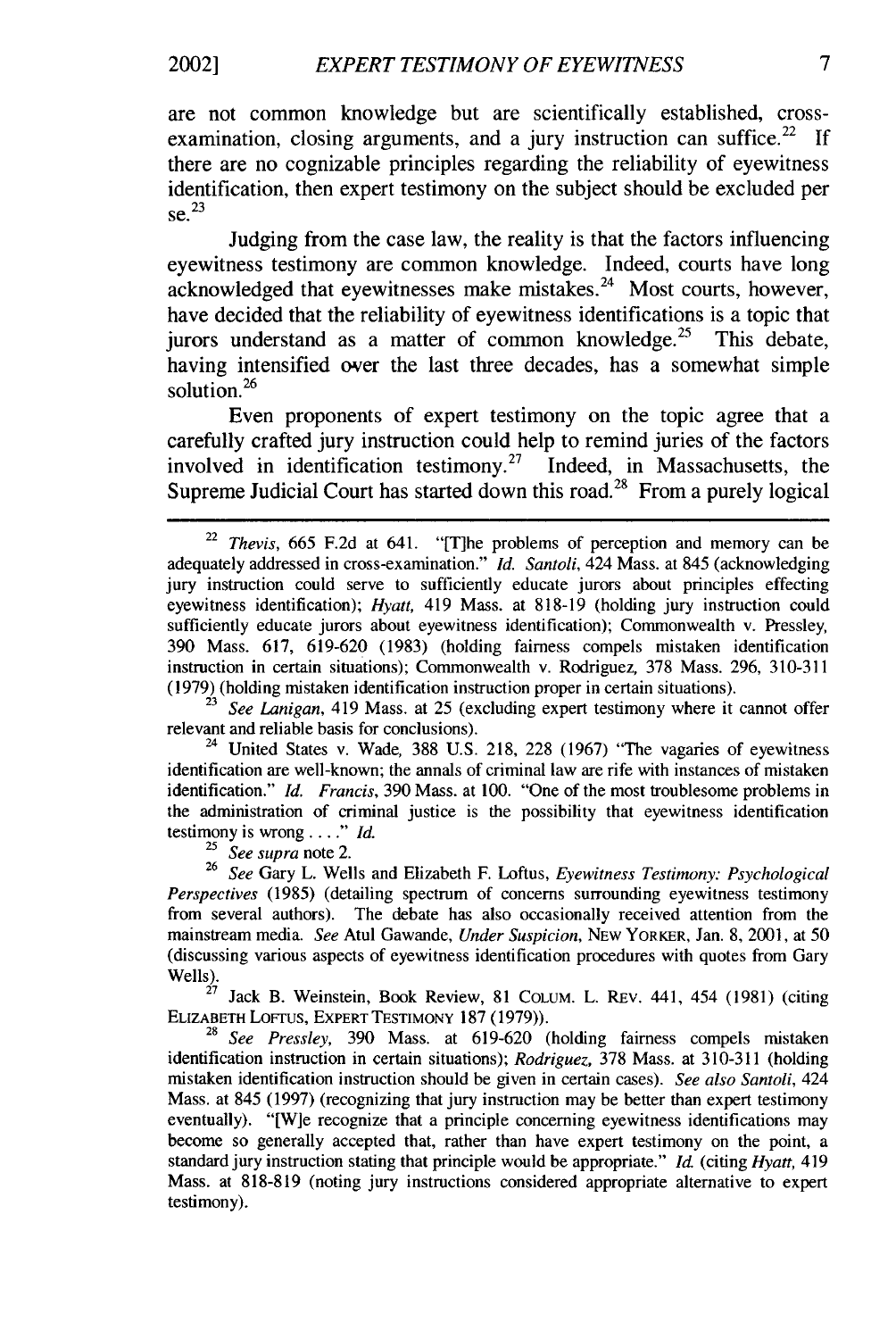perspective, one can deduce that jury instructions would likely import the following benefits: first, they save time, and second, they allow for simple explanations of the relevant considerations that jurors should weigh. A jury instruction, however, carries with it none of the "adversarial taint" that expert testimony inevitably does.<sup>29</sup>

Instead of allowing for the admitted disparate treatment of these types of cases, courts should strive to administer justice with as much equity as possible.<sup>30</sup> Expert testimony on the reliability of eyewitness identification likely will never offer dispositive criteria to determine the actual accuracy of a witness's identification. In the future, however, it may actually be possible to discover with absolute certainty the accuracy of a witness's identification. When this technology becomes available, however, it is likely that these matters will be disposed of pre-trial and never make it to court. Indeed, where a witness's identification can be shown to be absolutely inaccurate, the matter should never even be brought before the courts at all. In the interim, the courts should consider the benefits of a legal system where justice is administered equally by laws and not based upon which judge is hearing a case or which attorney appears on the defendant's behalf.

The integrity of our justice system depends on consistency and predictability. Therefore, unless the factors that affect the reliability of eyewitness identification are determined by the courts to be outside the scope of what is common knowledge, expert testimony on the subject

*Id.*

<sup>29</sup> *See* Christopher Walters, *Admission of Expert Testimony on Eyewitness Identification,* 73 **CAL.** L. REv. 1402, 1405 (1985) (identifying one advantage of jury instructions as absence of adversarial taint). *See also Amaral,* 488 F.2d at 1152 (holding expert testimony properly excluded where it is likely to confuse or mislead). "Scientific or expert testimony [is] particularly . . . danger [ous] because of its aura of special reliability and trustworthiness." *Id.*

*<sup>30</sup>Santoli,* 424 Mass. at 843-844. The Massachusetts Supreme Judicial Court has recognized this weakness in the current system stating:

We grant that the rule to which we adhere may result in disparate treatment in similar cases. That is inherent in any grant of discretion to trial judges. Appellate courts have done little to guide the exercise of discretion in this area, except that a few courts have stated that some evidence corroborating the eyewitness identification is required if the expert testimony is to be excluded. The absence of appellate guidelines will likely persist unless and until learning about the reliability of eyewitness identifications becomes more developed.

At least one other perspective has been argued to address disparate treatment among identification cases. *See* Thomas Dillickrath, *Evidence of Innocence by the Criminal Defendant, Not So Fast: Expert Testimony on Eyewitness Identification: Admissibility and Alternatives,* 55 U. MIAMI L. REV. 1059, 1100 (2001) (arguing general disallowance of expert testimony with narrow exceptions for admission preferred approach).